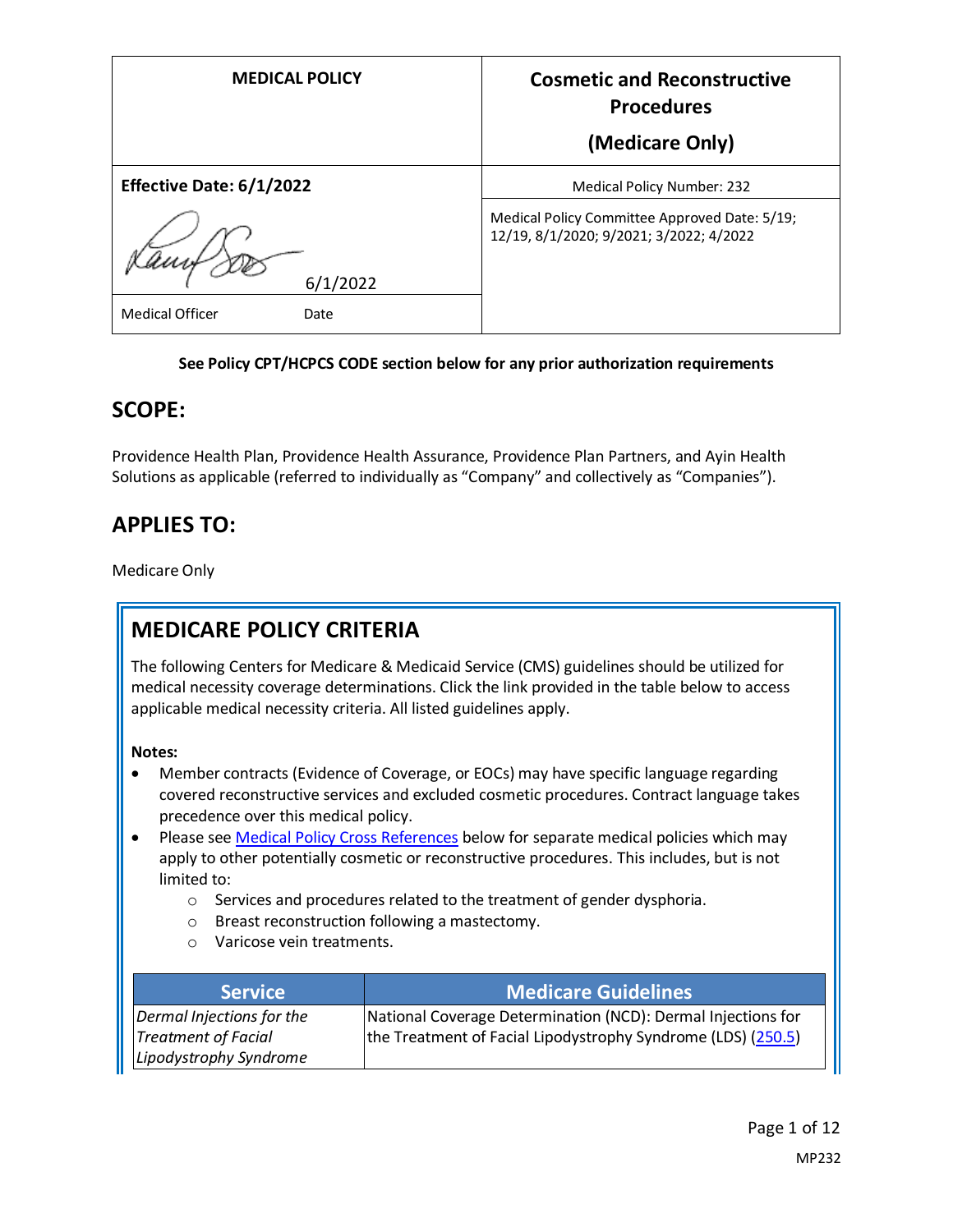| Face"                               | Plastic Surgery to Correct "Moon NCD: Plastic Surgery to Correct "Moon Face" (140.4) |
|-------------------------------------|--------------------------------------------------------------------------------------|
| <b>Chemical Peels</b>               | As a treatment of actinic keratoses (AKs):                                           |
|                                     | NCD: Treatment of Actinic Keratosis (250.4)                                          |
|                                     | For all other indications:                                                           |
|                                     | Commercial medical policy                                                            |
| <b>Plastic Surgery</b>              | LCD: Plastic Surgery (L37020)                                                        |
| Dermabrasion<br>٠                   | NOTE: Other services included in this LCD are addressed in other                     |
| Rhytidectomy<br>٠                   | PHP medical policies. Please see Medical Policy Cross References                     |
| Cosmetic nasal surgery<br>$\bullet$ | for other potentially applicable policies.                                           |
| Reconstructive nasal surgery<br>٠   |                                                                                      |
| Mastectomy for<br>$\bullet$         |                                                                                      |
| gynecomastia                        |                                                                                      |
| <b>Benign Skin Lesion Removal</b>   | LCD: Benign Skin Lesion Removal (Excludes Actinic Keratosis, and                     |
|                                     | Mohs) (L33979)                                                                       |
| Seborrheic keratoses<br>$\bullet$   |                                                                                      |
| Skin tags<br>$\bullet$              | <b>NOTE:</b> This LCD does not apply to: routine foot care or the                    |
| Milia<br>$\bullet$                  | treatment of other skin lesions, e.g., actinic keratosis (AK), Mohs,                 |
| Molluscum contagiosum<br>٠          | ulcers, abscess, malignancies, dermatoses or psoriasis.                              |
| Sebaceous (epidermoid)<br>$\bullet$ |                                                                                      |
| cysts                               |                                                                                      |
| Moles (nevi)<br>$\bullet$           |                                                                                      |
| Acquired hyperkeratosis<br>٠        |                                                                                      |
| (keratoderma)                       |                                                                                      |
| Viral warts (excluding<br>$\bullet$ |                                                                                      |
| condyloma acuminatum)               |                                                                                      |
| Ear Piercing (CPT 69090) and        | Ear and body piercing are cosmetic and not covered benefits.                         |
| <b>Body Piercing</b>                | NON-COVERAGE POSITION SUMMARY: CPT code 69090 for ear                                |
|                                     | piercing is a Medicare Status "N" code, which is defined as "Non-                    |
|                                     | covered Services." Body piercing does not meet Medicare's                            |
|                                     | medically necessary coverage requriements. Both procedures are                       |
|                                     | statutorily excluded based the Social Security Act, Section                          |
|                                     | 1862(a)(1)(A).                                                                       |
| Penile Prosthesis Implant (CPT      | Penile prosthesis implantation to treat impotence caused by                          |
| 54400, 54401, and 54405 and         | congenital defect, illness, trauma, or following other surgical                      |
| <b>HCPCS C1813 and C2622)</b>       | procedures may be medically necessary:                                               |
|                                     | NCD for Diagnosis and Treatment of Impotence (230.4)                                 |
|                                     |                                                                                      |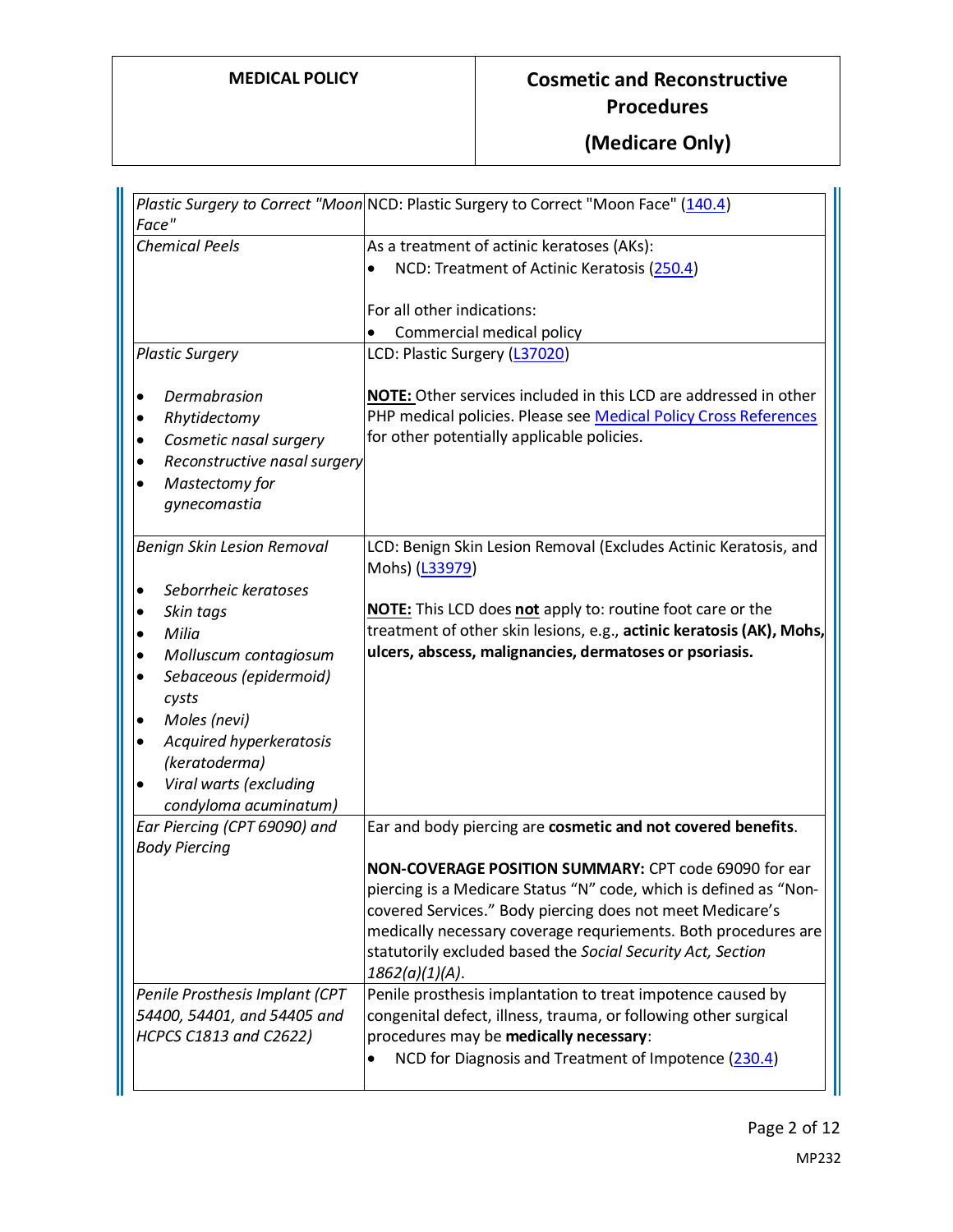|                                                                            | Penile prosthesis implantation performed to improve appearance                                                                                                                                                                                                                                                                                                                                                                                                                                                                                                                                                                                      |
|----------------------------------------------------------------------------|-----------------------------------------------------------------------------------------------------------------------------------------------------------------------------------------------------------------------------------------------------------------------------------------------------------------------------------------------------------------------------------------------------------------------------------------------------------------------------------------------------------------------------------------------------------------------------------------------------------------------------------------------------|
|                                                                            | or enhance sexual performance:                                                                                                                                                                                                                                                                                                                                                                                                                                                                                                                                                                                                                      |
|                                                                            | Commercial medical policy list below<br>$\bullet$                                                                                                                                                                                                                                                                                                                                                                                                                                                                                                                                                                                                   |
| Treatment of complications<br>resulting from a prior cosmetic<br>procedure | Medicare Benefit Policy Manual, Chapter 16 - General<br>$\bullet$<br>Exclusions From Coverage, §180 - Services Related to and<br>Required as a Result of Services Which Are Not Covered<br><b>Under Medicare</b>                                                                                                                                                                                                                                                                                                                                                                                                                                    |
|                                                                            | LCD: Plastic Surgery (L37020)<br>$\bullet$                                                                                                                                                                                                                                                                                                                                                                                                                                                                                                                                                                                                          |
| Potentially cosmetic procedures<br>addressed in separate plan<br>policies  | $\bullet$<br>Abdominoplasty, lipectomy and panniculectomy<br>Botulinum Toxin (Botox) treatment<br>$\bullet$<br>Brachioplasty (arm lift)<br>For all breast-related surgeries, including breast tattooing,<br>please first refer to the separate medical policies related to<br>breast reconstruction or reduction mammoplasty procedures.<br>Blepharoplasty, blepharoptosis repair and brow lift<br>Cleft lip and/or cleft palate repair and other orthognathic<br>procedures<br>Port wine stain laser treatment<br>Sclerotherapy or other treatments of superficial varicosities<br>(i.e., telangiectasias/spider veins and reticular/feeder veins) |
|                                                                            | and other treatments of varicose veins<br>Services and procedures related to the treatment of gender                                                                                                                                                                                                                                                                                                                                                                                                                                                                                                                                                |
| Potentially cosmetic procedures<br>NOT OTHERWISE ADDRESSED                 | dysphoria<br>For any procedure not addressed above, in a separate medical<br>policy, or by using Commercial medical policy criteria (see list<br>below), apply the following Medicare cosmetic vs. reconstructive<br>guidance.                                                                                                                                                                                                                                                                                                                                                                                                                      |
|                                                                            | Cosmetic procedures are not covered benefits: Medicare<br>I.<br>Benefit Policy Manual, Chapter 16 - General Exclusions From<br>Coverage, §120 – Cosmetic Surgery <sup>1</sup>                                                                                                                                                                                                                                                                                                                                                                                                                                                                       |
|                                                                            | Reconstructive procedures may be medically necessary:<br>Ⅱ.<br>Local Coverage Determination (LCD): Plastic Surgery (L37020).                                                                                                                                                                                                                                                                                                                                                                                                                                                                                                                        |
|                                                                            | To determine if a procedure is considered cosmetic or<br>reconstructive, the following must be considered:                                                                                                                                                                                                                                                                                                                                                                                                                                                                                                                                          |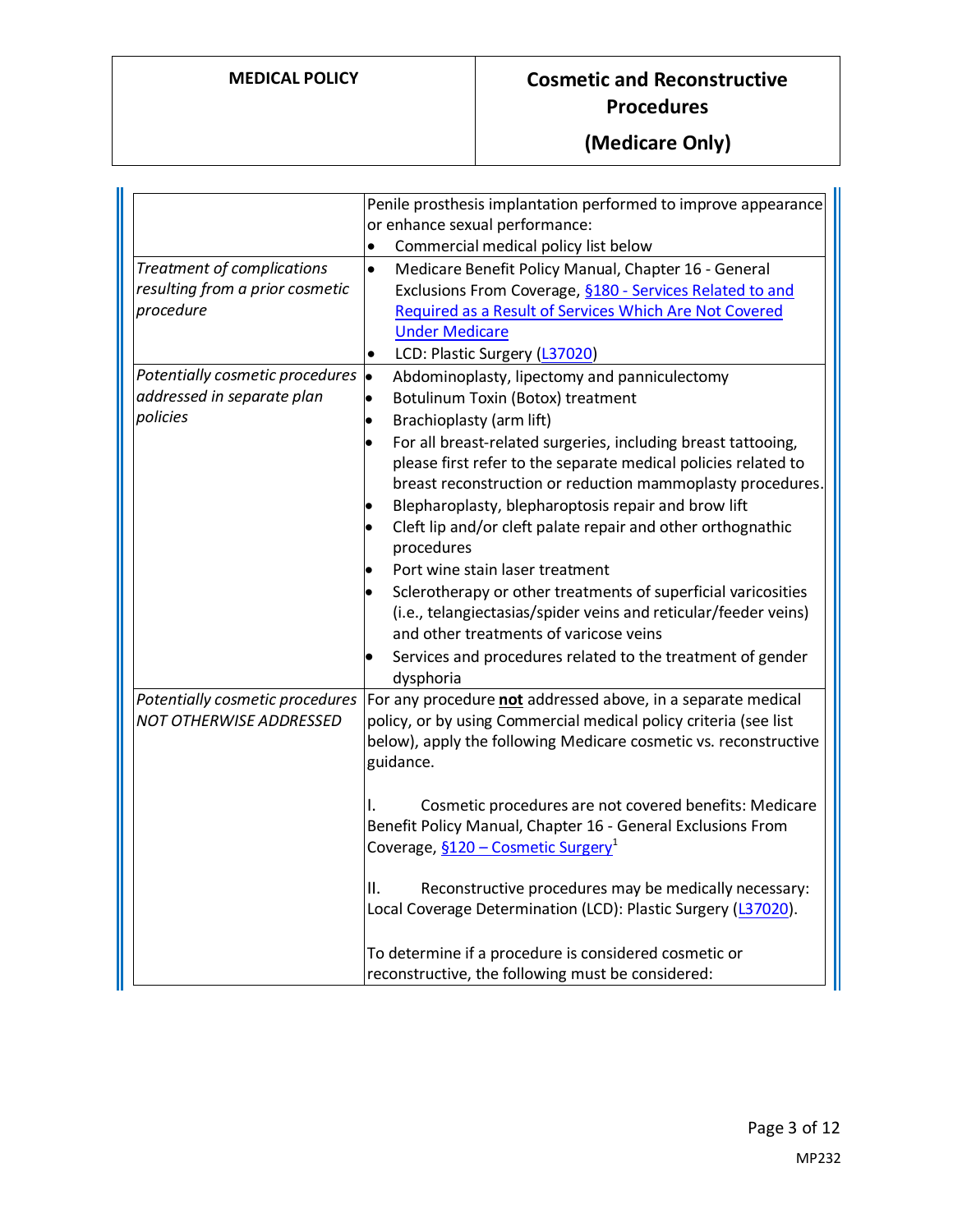### **(Medicare Only)**

| If a direct member contract exclusion applies, deny the<br>1.<br>service not a covered benefit.                                     |
|-------------------------------------------------------------------------------------------------------------------------------------|
| If the intervention is intended to treat a functional<br>2.                                                                         |
| impairment, the procedure may be considered medically<br>necessary.                                                                 |
| If the intervention is not intended to treat a functional<br>3.                                                                     |
| impairment, the cause of the condition must be determined (i.e.,<br>accident/injury/trauma, post-treatment, congenital anomaly,     |
| disease). If the cause of the condition is included as an exception                                                                 |
| to the Medicare cosmetic surgery exclusion, then the treatment                                                                      |
| may be considered medically necessary. (Examples include, but<br>are not limited to, wound repair following removal of skin lesions |
| or skin biopsy.)                                                                                                                    |

*In the absence of a Medicare coverage policy or guidance (e.g., manual, national coverage determination [NCD], local coverage determination [LCD], article [LCA], etc.), Medicare guidelines allow a Medicare Advantage Organization (MAO) to make coverage determinations, applying an objective, evidence-based process, based on authoritative evidence. (Medicare Managed Care Manual, Ch. 4, §90.5)* Therefore, the commercial medical policy, **Cosmetic and Reconstructive Surgery (All Lines of Business Except Medicare)**, applies to the services listed below:

- Chemical peels for treatment of conditions *other than* AKs.
- Collagen injections or implants.
- Ear repair/reconstruction (including otoplasty).
- Frown line removal, including but not limited to the excision or correction of glabellar frown lines or forehead lift (cosmetic foreheadplasty).
- Hair removal (e.g., laser, electrolysis).
- Hair transplant/hairplasty.
- Injections of compounds to treat skin wrinkles, including but not limited to gel-particle hyaluronic acid (e.g., Restylane, Perlane), calcium hydroxylapatite (e.g., Radiesse) and collagen (e.g., Zyderm).
- Keloid or scar surgical repair/revision.
- Laser skin resurfacing, for all indications including but not limited to acne scarring and wrinkles.
- Mentoplasty/genioplasty (chin) done for a receding chin or to reduce a prominent chin.
- Neck tuck/lift (Platysmaplasty or Submental Lipectomy).
- Pectus excavatum repair (open or Nuss procedures only)
- Penile procedures, including but not limited to phalloplasty and fat injections, for reasons *other than* impotence treatment.
- Liposuction for lipedema.
- Tattoo removal or follow up.
- Vaginal procedures including rejuvenation/vaginal tightening, designer vaginoplasty, revirgination, G-spot amplification for all indications.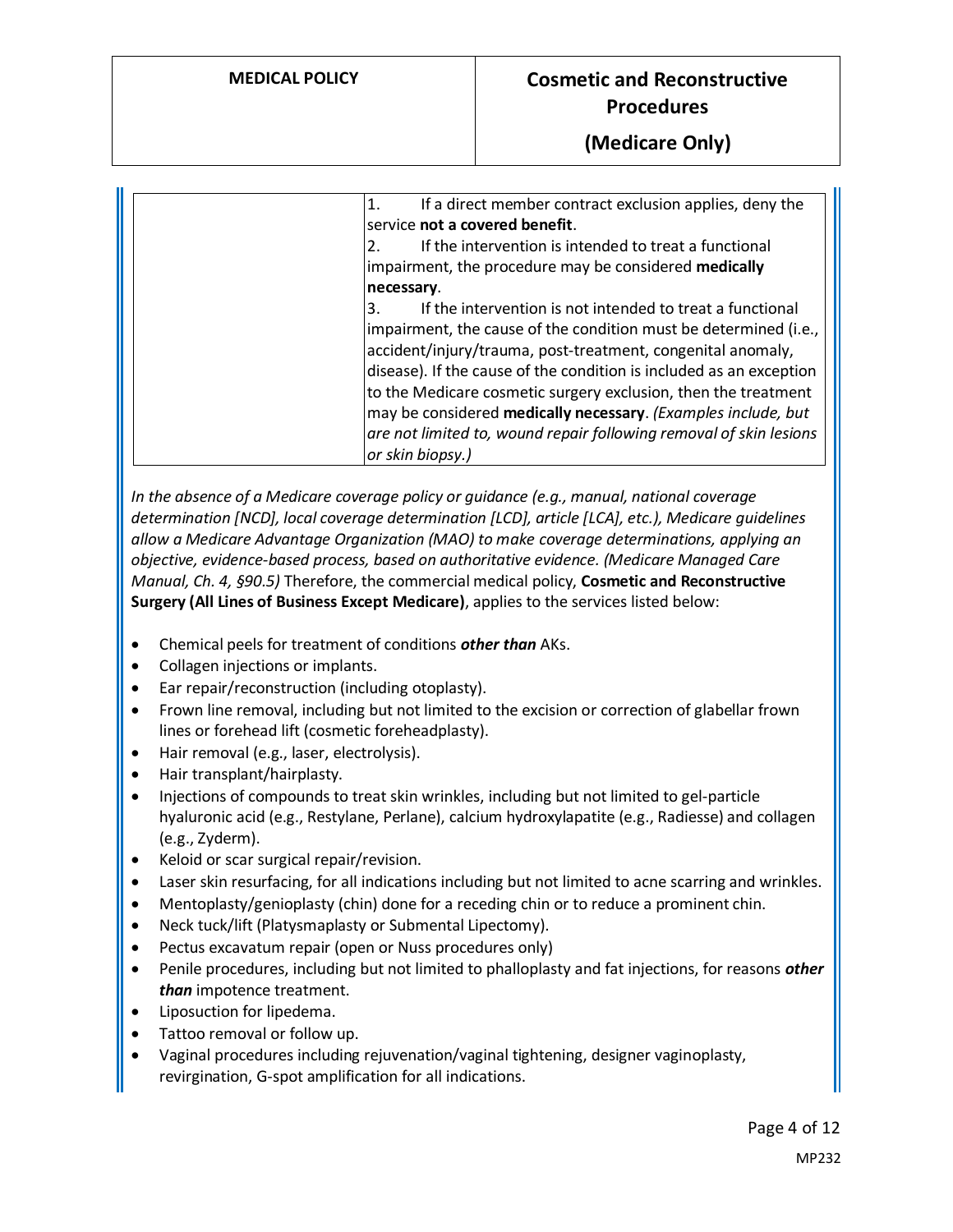• Vaginal procedures including labia surgery/reshaping/reduction (labiaplasty) when intended to improve the appearance or enhance sexual performance.

## **POLICY GUIDELINES**

#### *Cosmetic Surgery*

According to the Medicare Benefit Policy Manual, Chapter 16, §120:

"Cosmetic surgery or expenses incurred in connection with such surgery is not covered. Cosmetic surgery includes any surgical procedure directed at improving appearance, except when required for the prompt (i.e., as soon as medically feasible) repair of accidental injury or for the improvement of the functioning of a malformed body member. For example, this exclusion does not apply to surgery in connection with treatment of severe burns or repair of the face following a serious automobile accident, or to surgery for therapeutic purposes which coincidentally also serves some cosmetic purpose."

Therefore, under *Title XVIII of the Social Security Act, Section 1862(a)(1)(P)(10)(4)*, cosmetic procedures or services are excluded from Medicare coverage:

"Notwithstanding any other provision of this title, no payment may be made under part A or part B for any expenses incurred for items or services where such expenses are for cosmetic surgery or are incurred in connection therewith, except as required for the prompt repair of accidental injury or for improvement of the functioning of a malformed body member."

#### *Reconstructive Surgery*

Reconstructive surgery is performed on abnormal structures of the body caused by congenital defects, developmental abnormalities, trauma, infection, tumors, or disease. While it is generally performed to improve function, it may also be done to approximate a normal appearance. *(Noridian LCD L37020)*

#### *Medicare Coverage*

In order to determine if coverage is available for a procedure, review may be required to determine if the procedure is cosmetic or reconstructive in nature.

### **BILLING GUIDELINES**

#### General

See associated local coverage articles (LCAs), when available, for relevant coding and billing guidance:

Page 5 of 12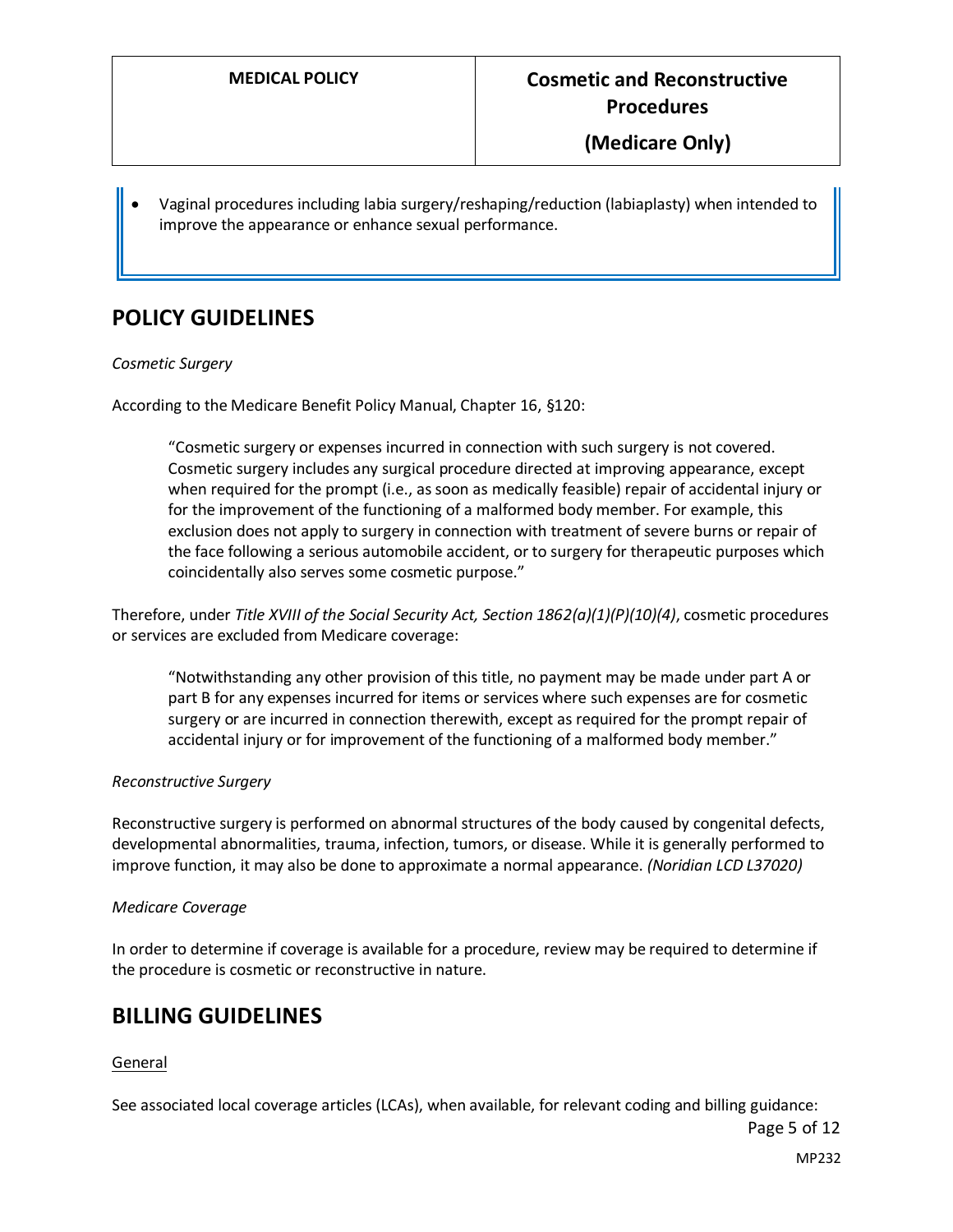• LCA: Billing and Coding: Benign Skin Lesion Removal (Excludes Actinic Keratosis, and Mohs) [\(A57162\)](https://www.cms.gov/medicare-coverage-database/details/article-details.aspx?articleId=57162&ver=3&LCDId=33979)

#### Bundling or Incidental Denials

The HCPCS/CPT code(s) may be subject to Correct Coding Initiative (CCI) edits. This policy does not take precedence over CCI edits. Please refer to the CCI for correct coding guidelines and specific applicable code combinations prior to billing Medicare.

#### Ear Piercing

The National Physician Fee Schedule Relative Value File (NPFSRVF), which is published by Medicare<sup>1</sup>, indicates CPT code 69090 has been assigned a Status Indicator of "N," which is defined as "Non-covered Services." This is a statutorily excluded service based on Medicare requirements for medically reasonable and necessary services, as defined by the *Social Security Act, Section 1862(a)(1)(A)*.

#### Limited Coverage

Some of the codes in this policy do not require routine review or prior authorization, but coverage may be limited to select indications.

#### *Dermal Injections for Treatment of Facial Lipodystrophy Syndrome (LDS)*

The following ICD-10-CM diagnosis codes must be included on the claim:

- B20 Human Immunodeficiency Virus (HIV) disease; **and**
- E88.1 Lipodystrophy, not elsewhere classified

#### *Benign Skin Lesion Removal*

Benign Skin Lesion Removal is only considered reconstructive and medically necessary when billed with the diagnosis codes included in the Medicare Local Coverage Article (LCA) for Benign Skin Lesion Removal. Please see the Benign Skin Lesion Removal LCA [\(A57162\)](https://www.cms.gov/medicare-coverage-database/details/article-details.aspx?articleId=57162&ver=3&LCDId=33979) for the complete list of diagnosis codes.

#### *Dermabrasion (CPT codes 15780, 15781, 15782, and 15783)*

Dermabrasion codes (CPT codes 15780-15783) are only considered reconstructive and medically necessary when billed with the diagnosis codes included in the Medicare Local Coverage Article (LCA) for Plastic Surgery. Please see Group 1 ICD-10 Codes in the Plastic Surgery LCA [\(A57222\)](https://www.cms.gov/medicare-coverage-database/view/article.aspx?articleId=57222) for the complete list of diagnosis codes.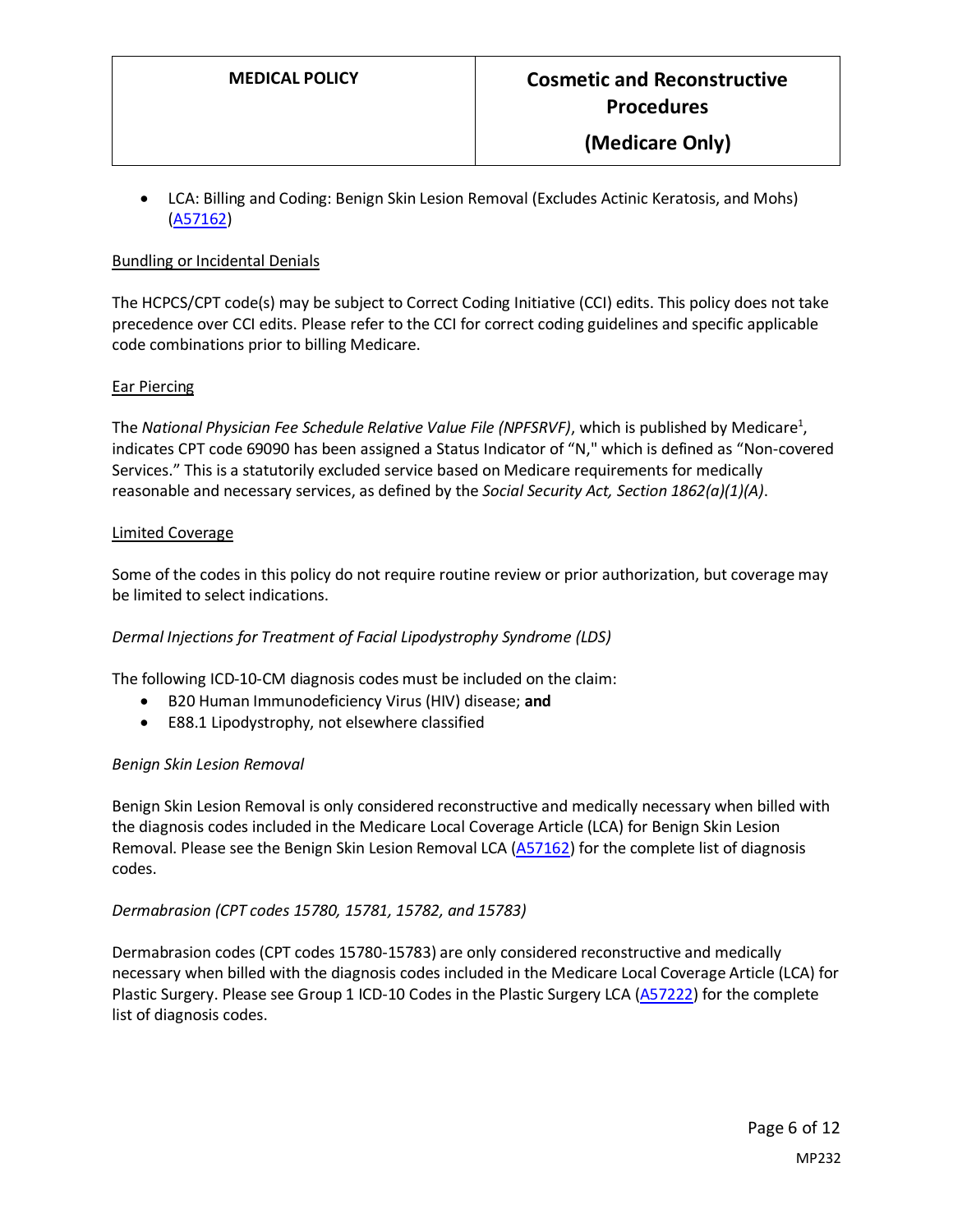# **CPT/HCPCS CODES**

Codes for cosmetic and reconstructive surgeries and procedures may include but are not limited to any of the CPT/HCPCS codes listed below. Additional codes may apply.

| <b>Medicare Only</b>                |                                                                                                                                                                                                                                               |
|-------------------------------------|-----------------------------------------------------------------------------------------------------------------------------------------------------------------------------------------------------------------------------------------------|
| <b>Prior Authorization Required</b> |                                                                                                                                                                                                                                               |
|                                     | The following codes require prior authorization for all indications.                                                                                                                                                                          |
| 11920                               | Tattooing, intradermal introduction of insoluble opaque pigments to correct color<br>defects of skin, including micropigmentation; 6.0 sq cm or less                                                                                          |
| 11921                               | Tattooing, intradermal introduction of insoluble opaque pigments to correct color<br>defects of skin, including micropigmentation; 6.1 to 20.0 sq cm                                                                                          |
| 11922                               | Tattooing, intradermal introduction of insoluble opaque pigments to correct color<br>defects of skin, including micropigmentation; each additional 20.0 sq cm, or part<br>thereof (list separately in addition to code for primary procedure) |
| 15788                               | Chemical peel, facial; epidermal                                                                                                                                                                                                              |
| 15789                               | Chemical peel, facial; dermal                                                                                                                                                                                                                 |
| 15792                               | Chemical peel, nonfacial; epidermal                                                                                                                                                                                                           |
| 15793                               | Chemical peel, nonfacial; dermal                                                                                                                                                                                                              |
| 15824                               | Rhytidectomy; forehead                                                                                                                                                                                                                        |
| 15825                               | Rhytidectomy; neck with platysmal tightening (platysmal flap, P-flap)                                                                                                                                                                         |
| 15826                               | Rhytidectomy; glabellar frown lines                                                                                                                                                                                                           |
| 15828                               | Rhytidectomy; cheek, chin, and neck                                                                                                                                                                                                           |
| 15829                               | Rhytidectomy; superficial musculoaponeurotic system (SMAS) flap                                                                                                                                                                               |
| 15832                               | Excision, excessive skin and subcutaneous tissue (includes lipectomy); thigh                                                                                                                                                                  |
| 15833                               | Excision, excessive skin and subcutaneous tissue (includes lipectomy); leg                                                                                                                                                                    |
| 15834                               | Excision, excessive skin and subcutaneous tissue (includes lipectomy); hip                                                                                                                                                                    |
| 15835                               | Excision, excessive skin and subcutaneous tissue (includes lipectomy); buttock                                                                                                                                                                |
| 15836                               | Excision, excessive skin and subcutaneous tissue (includes lipectomy); arm                                                                                                                                                                    |
| 15837                               | Excision, excessive skin and subcutaneous tissue (includes lipectomy); forearm or hand                                                                                                                                                        |
| 15838                               | Excision, excessive skin and subcutaneous tissue (includes lipectomy); submental fat<br>pad                                                                                                                                                   |
| 15839                               | Excision, excessive skin and subcutaneous tissue (includes lipectomy); other area                                                                                                                                                             |
| 15847                               | Excision, excessive skin and subcutaneous tissue (includes lipectomy), abdomen (eg,<br>abdominoplasty) (includes umbilical transposition and fascial plication) (list separately<br>in addition to code for primary procedure)                |
| 15876                               | Suction assisted lipectomy; head and neck                                                                                                                                                                                                     |
| 15877                               | Suction assisted lipectomy; trunk                                                                                                                                                                                                             |
| 15878                               | Suction assisted lipectomy; upper extremity                                                                                                                                                                                                   |
| 15879                               | Suction assisted lipectomy; lower extremity                                                                                                                                                                                                   |
| 19300                               | Mastectomy for gynecomastia                                                                                                                                                                                                                   |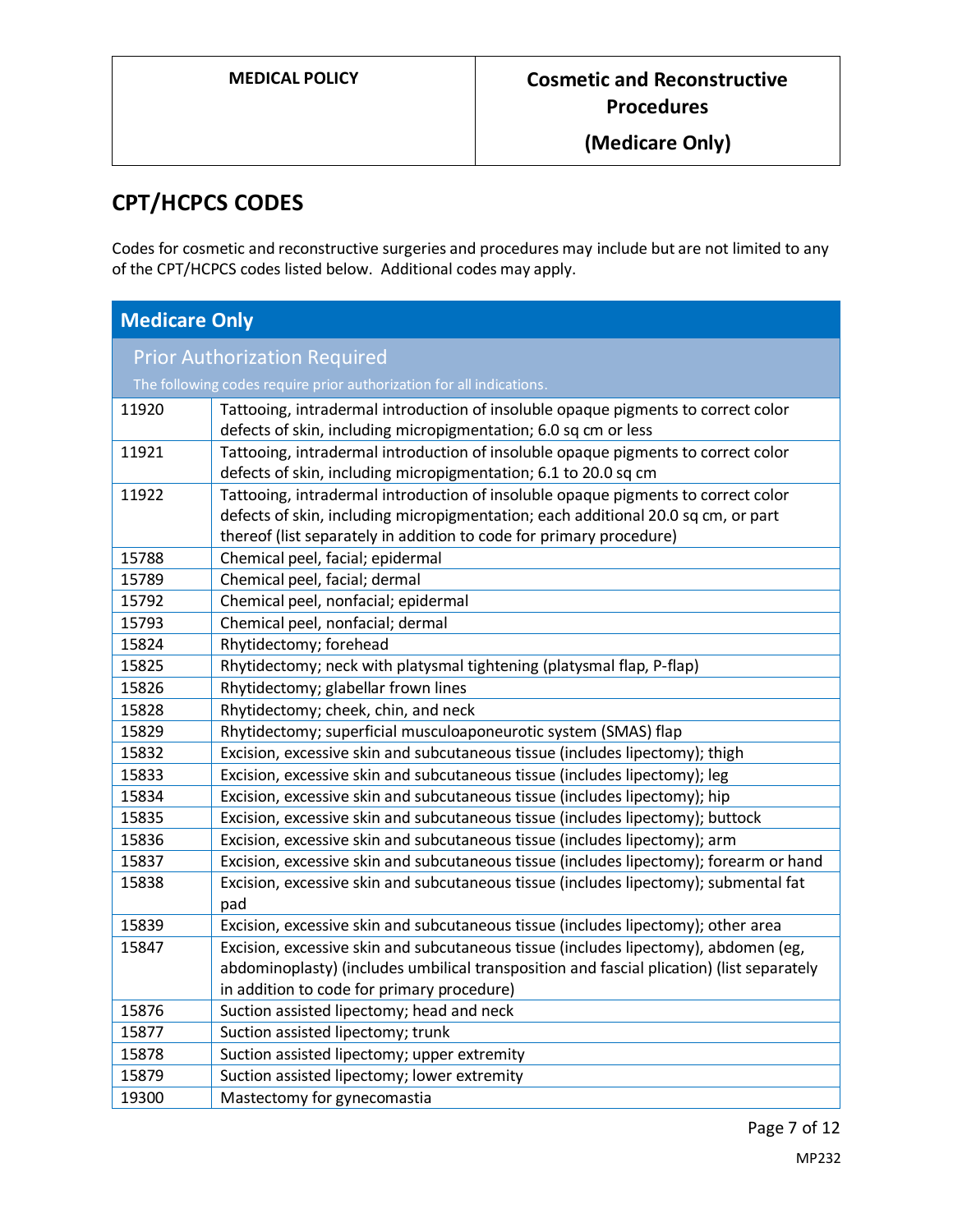| 21120 | Genioplasty; augmentation (autograft, allograft, prosthetic material)                           |
|-------|-------------------------------------------------------------------------------------------------|
| 21121 | Genioplasty; sliding osteotomy, single piece                                                    |
| 21122 | Genioplasty; sliding osteotomies, 2 or more osteotomies (eg, wedge excision or bone             |
|       | wedge reversal for asymmetrical chin)                                                           |
| 21123 | Genioplasty; sliding, augmentation with interpositional bone grafts (includes obtaining         |
|       | autografts)                                                                                     |
| 21740 | Reconstructive repair of pectus excavatum or carinatum; open                                    |
| 21742 | Reconstructive repair of pectus excavatum or carinatum; minimally invasive approach             |
|       | (Nuss procedure), without thoracoscopy                                                          |
| 21743 | Reconstructive repair of pectus excavatum or carinatum; minimally invasive approach             |
|       | (Nuss procedure), with thoracoscopy                                                             |
| 54400 | Insertion of penile prosthesis; non-inflatable (semi-rigid)                                     |
| 54401 | Insertion of penile prosthesis; inflatable (self-contained)                                     |
| 54405 | Insertion of multi-component, inflatable penile prosthesis, including placement of              |
|       | pump, cylinders, and reservoir                                                                  |
| 56800 | Plastic repair of introitus                                                                     |
| 57291 | Construction of artificial vagina, without graft                                                |
| 57292 | Construction of artificial vagina, with graft                                                   |
| C1813 | Prosthesis, penile, inflatable                                                                  |
| C2622 | Prosthesis, penile, non-inflatable                                                              |
| G0429 | Dermal filler injection(s) for the treatment of facial lipodystrophy syndrome                   |
| Q2026 | Injection, Radiesse, 0.1 ml                                                                     |
| Q2028 | Injection, Sculptra, 0.5 mg                                                                     |
|       | No Prior Authorization Required                                                                 |
| 11200 | Removal of skin tags, multiple fibrocutaneous tags, any area; up to and including 15<br>lesions |
| 11201 | Removal of skin tags, multiple fibrocutaneous tags, any area; each additional 10 lesions,       |
|       | or part thereof (list separately in addition to code for primary procedure)                     |
| 11300 | Shaving of epidermal or dermal lesion, single lesion, trunk, arms or legs; lesion               |
|       | diameter 0.5 cm or less                                                                         |
| 11301 | Shaving of epidermal or dermal lesion, single lesion, trunk, arms or legs; lesion               |
|       | diameter 0.6 to 1.0 cm                                                                          |
| 11302 | Shaving of epidermal or dermal lesion, single lesion, trunk, arms or legs; lesion               |
|       | diameter 1.1 to 2.0 cm                                                                          |
| 11303 | Shaving of epidermal or dermal lesion, single lesion, trunk, arms or legs; lesion               |
|       | diameter over 2.0 cm                                                                            |
| 11305 | Shaving of epidermal or dermal lesion, single lesion, scalp, neck, hands, feet, genitalia;      |
|       | lesion diameter 0.5 cm or less                                                                  |
| 11306 | Shaving of epidermal or dermal lesion, single lesion, scalp, neck, hands, feet, genitalia;      |
|       |                                                                                                 |
|       | lesion diameter 0.6 to 1.0 cm                                                                   |
| 11307 | Shaving of epidermal or dermal lesion, single lesion, scalp, neck, hands, feet, genitalia;      |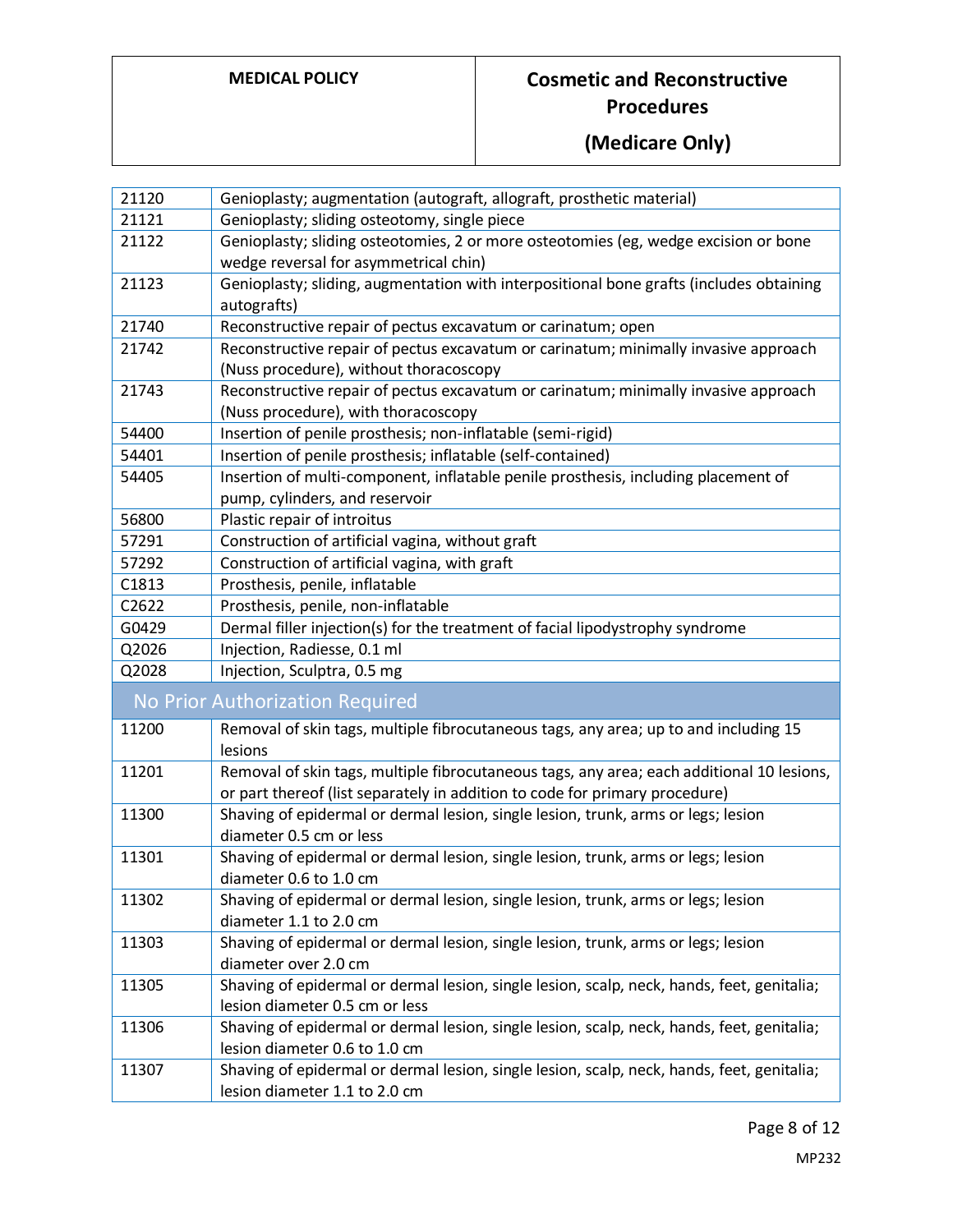| 11308 | Shaving of epidermal or dermal lesion, single lesion, scalp, neck, hands, feet, genitalia;<br>lesion diameter over 2.0 cm                                                                    |
|-------|----------------------------------------------------------------------------------------------------------------------------------------------------------------------------------------------|
| 11310 | Shaving of epidermal or dermal lesion, single lesion, face, ears, eyelids, nose, lips,<br>mucous membrane; lesion diameter 0.5 cm or less                                                    |
| 11311 | Shaving of epidermal or dermal lesion, single lesion, face, ears, eyelids, nose, lips,<br>mucous membrane; lesion diameter 0.6 to 1.0 cm                                                     |
| 11312 | Shaving of epidermal or dermal lesion, single lesion, face, ears, eyelids, nose, lips,<br>mucous membrane; lesion diameter 1.1 to 2.0 cm                                                     |
| 11313 | Shaving of epidermal or dermal lesion, single lesion, face, ears, eyelids, nose, lips,                                                                                                       |
|       | mucous membrane; lesion diameter over 2.0 cm                                                                                                                                                 |
| 11400 | Excision, benign lesion including margins, except skin tag (unless listed elsewhere),<br>trunk, arms or legs; excised diameter 0.5 cm or less                                                |
| 11401 | Excision, benign lesion including margins, except skin tag (unless listed elsewhere),<br>trunk, arms or legs; excised diameter 0.6 to 1.0 cm                                                 |
| 11402 | Excision, benign lesion including margins, except skin tag (unless listed elsewhere),<br>trunk, arms or legs; excised diameter 1.1 to 2.0 cm                                                 |
| 11403 | Excision, benign lesion including margins, except skin tag (unless listed elsewhere),<br>trunk, arms or legs; excised diameter 2.1 to 3.0 cm                                                 |
| 11404 | Excision, benign lesion including margins, except skin tag (unless listed elsewhere),<br>trunk, arms or legs; excised diameter 3.1 to 4.0 cm                                                 |
| 11406 | Excision, benign lesion including margins, except skin tag (unless listed elsewhere),<br>trunk, arms or legs; excised diameter over 4.0 cm                                                   |
| 11420 | Excision, benign lesion including margins, except skin tag (unless listed elsewhere),<br>scalp, neck, hands, feet, genitalia; excised diameter 0.5 cm or less                                |
| 11421 | Excision, benign lesion including margins, except skin tag (unless listed elsewhere),<br>scalp, neck, hands, feet, genitalia; excised diameter 0.6 to 1.0 cm                                 |
| 11422 | Excision, benign lesion including margins, except skin tag (unless listed elsewhere),<br>scalp, neck, hands, feet, genitalia; excised diameter 1.1 to 2.0 cm                                 |
| 11423 | Excision, benign lesion including margins, except skin tag (unless listed elsewhere),<br>scalp, neck, hands, feet, genitalia; excised diameter 2.1 to 3.0 cm                                 |
| 11424 | Excision, benign lesion including margins, except skin tag (unless listed elsewhere),<br>scalp, neck, hands, feet, genitalia; excised diameter 3.1 to 4.0 cm                                 |
| 11426 | Excision, benign lesion including margins, except skin tag (unless listed elsewhere),<br>scalp, neck, hands, feet, genitalia; excised diameter over 4.0 cm                                   |
| 11440 | Excision, other benign lesion including margins, except skin tag (unless listed<br>elsewhere), face, ears, eyelids, nose, lips, mucous membrane; excised diameter 0.5 cm<br>or less          |
| 11441 | Excision, other benign lesion including margins, except skin tag (unless listed<br>elsewhere), face, ears, eyelids, nose, lips, mucous membrane; excised diameter 0.6 to<br>$1.0 \text{ cm}$ |
| 11442 | Excision, other benign lesion including margins, except skin tag (unless listed<br>elsewhere), face, ears, eyelids, nose, lips, mucous membrane; excised diameter 1.1 to<br>$2.0 \text{ cm}$ |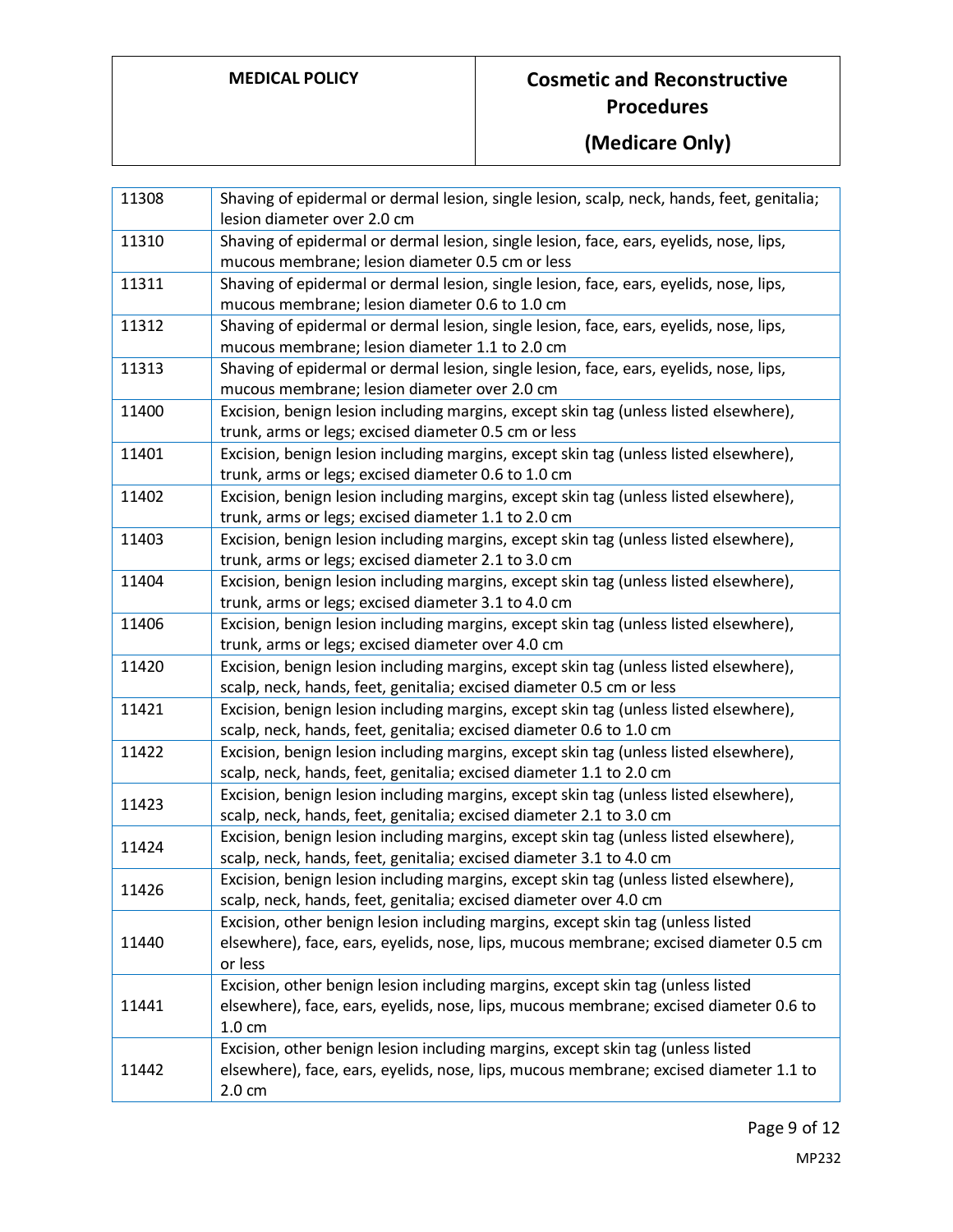|                                                                                                           | Excision, other benign lesion including margins, except skin tag (unless listed                                                                       |
|-----------------------------------------------------------------------------------------------------------|-------------------------------------------------------------------------------------------------------------------------------------------------------|
| 11443                                                                                                     | elsewhere), face, ears, eyelids, nose, lips, mucous membrane; excised diameter 2.1 to                                                                 |
|                                                                                                           | 3.0 cm                                                                                                                                                |
|                                                                                                           | Excision, other benign lesion including margins, except skin tag (unless listed                                                                       |
| 11444                                                                                                     | elsewhere), face, ears, eyelids, nose, lips, mucous membrane; excised diameter 3.1 to                                                                 |
|                                                                                                           | 4.0 cm                                                                                                                                                |
|                                                                                                           | Excision, other benign lesion including margins, except skin tag (unless listed                                                                       |
| 11446                                                                                                     | elsewhere), face, ears, eyelids, nose, lips, mucous membrane; excised diameter over                                                                   |
|                                                                                                           | 4.0 cm                                                                                                                                                |
| 15769                                                                                                     | Grafting of autologous soft tissue, other, harvested by direct excision (eg, fat, dermis,                                                             |
|                                                                                                           | fascia)                                                                                                                                               |
| 15780                                                                                                     | Dermabrasion; total face (eg, for acne scarring, fine wrinkling, rhytids, general                                                                     |
|                                                                                                           | keratosis)                                                                                                                                            |
| 15781                                                                                                     | Dermabrasion; segmental, face                                                                                                                         |
| 15782                                                                                                     | Dermabrasion; regional, other than face                                                                                                               |
| 15783                                                                                                     | Dermabrasion; superficial, any site (eg, tattoo removal)                                                                                              |
|                                                                                                           | Destruction (eg, laser surgery, electrosurgery, cryosurgery, chemosurgery, surgical                                                                   |
| 17110                                                                                                     | curettement), of benign lesions other than skin tags or cutaneous vascular proliferative                                                              |
|                                                                                                           | lesions; up to 14 lesions                                                                                                                             |
| 17111                                                                                                     | Destruction (eg, laser surgery, electrosurgery, cryosurgery, chemosurgery, surgical                                                                   |
|                                                                                                           | curettement), of benign lesions other than skin tags or cutaneous vascular proliferative                                                              |
|                                                                                                           | lesions; 15 or more lesions                                                                                                                           |
| 54440                                                                                                     | Plastic operation on penis for injury                                                                                                                 |
| <b>Not Covered</b>                                                                                        |                                                                                                                                                       |
|                                                                                                           | The following code(s) are considered cosmetic for all indications.                                                                                    |
| 10040                                                                                                     | Acne surgery (eg, marsupialization, opening or removal of multiple milia, comedones,                                                                  |
|                                                                                                           | cysts, pustules)                                                                                                                                      |
| 15775                                                                                                     | Punch graft for hair transplant; 1 to 15 punch grafts                                                                                                 |
| 15776                                                                                                     | Punch graft for hair transplant; more than 15 punch grafts                                                                                            |
| 15786                                                                                                     | Abrasion; single lesion (e.g. keratosis, scar)                                                                                                        |
| 15787                                                                                                     | Abrasion; each additional 4 lesions or less (List separately in addition to code for                                                                  |
|                                                                                                           | primary procedure)                                                                                                                                    |
| 69090                                                                                                     | Ear piercing                                                                                                                                          |
| 69300                                                                                                     | Otoplasty, protruding ear, with or without size reduction                                                                                             |
|                                                                                                           | No Prior Authorization Required                                                                                                                       |
| The following code(s) may be considered medically necessary when billed with diagnosis code F64.0, F64.1, |                                                                                                                                                       |
| F64.8, or F64.9. These codes are considered cosmetic for all other indications.                           |                                                                                                                                                       |
| 11950                                                                                                     | Subcutaneous injection of filling material (eg, collagen); 1 cc or less                                                                               |
|                                                                                                           |                                                                                                                                                       |
| 11951                                                                                                     |                                                                                                                                                       |
| 11952                                                                                                     | Subcutaneous injection of filling material (eg, collagen); 1.1 to 5.0 cc<br>Subcutaneous injection of filling material (eg, collagen); 5.1 to 10.0 cc |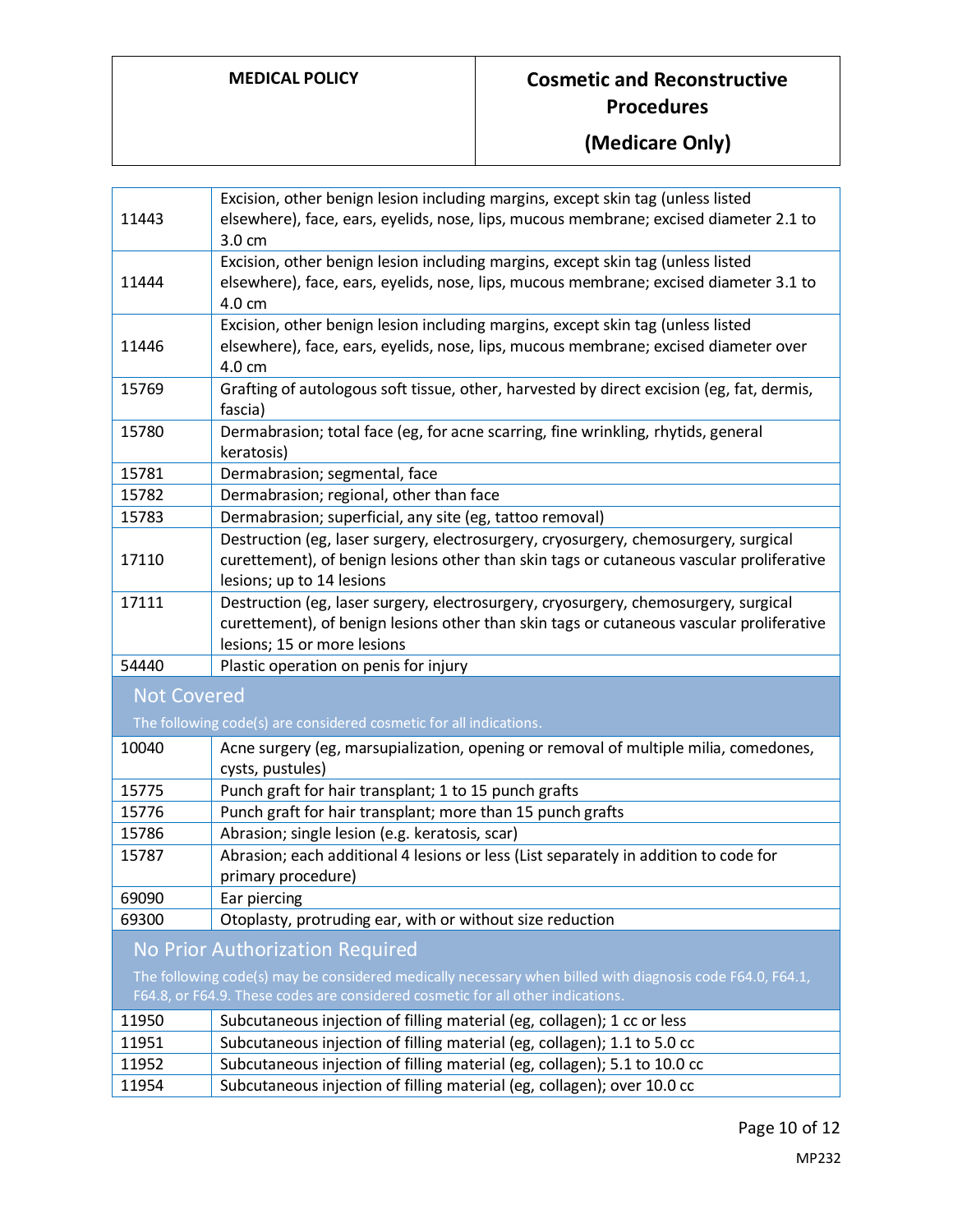**(Medicare Only)**

| 17380                                                                                         | Electrolysis epilation, each 30 minutes                               |
|-----------------------------------------------------------------------------------------------|-----------------------------------------------------------------------|
| 21120                                                                                         | Genioplasty; augmentation (autograft, allograft, prosthetic material) |
| 21137                                                                                         | Reduction forehead; contouring only                                   |
| 21270                                                                                         | Malar augmentation, prosthetic material                               |
| <b>Unlisted Codes</b>                                                                         |                                                                       |
| All unlisted codes will be reviewed for medical necessity, correct coding, and pricing at the |                                                                       |
| claim level. If an unlisted code is billed related to services addressed in this policy then  |                                                                       |
| prior-authorization is required.                                                              |                                                                       |
| 17999                                                                                         | Unlisted procedure, skin, mucous membrane and subcutaneous tissue     |
| 40799                                                                                         | Unlisted procedure, lips                                              |
| 67999                                                                                         | Unlisted procedure, eyelids                                           |
| 69399                                                                                         | Unlisted procedure, external ear                                      |
| 96999                                                                                         | Unlisted special dermatological service or procedure                  |

# **INSTRUCTIONS FOR USE**

Company Medical Policies serve as guidance for the administration of plan benefits. Medical policies do not constitute medical advice nor a guarantee of coverage. Company Medical Policies are reviewed annually and are based upon published, peer-reviewed scientific evidence and evidence-based clinical practice guidelines that are available as of the last policy update. The Companies reserve the right to determine the application of Medical Policies and make revisions to Medical Policies at any time. Providers will be given at least 60-days notice of policy changes that are restrictive in nature.

The scope and availability of all plan benefits are determined in accordance with the applicable coverage agreement. Any conflict or variance between the terms of the coverage agreement and Company Medical Policy will be resolved in favor of the coverage agreement.

# **REGULATORY STATUS**

### Mental Health Parity Statement

Coverage decisions are made on the basis of individualized determinations of medical necessity and the experimental or investigational character of the treatment in the individual case. In cases where medical necessity is not established by policy for specific treatment modalities, evidence not previously considered regarding the efficacy of the modality that is presented shall be given consideration to determine if the policy represents current standards of care.

# <span id="page-10-0"></span>**MEDICAL POLICY CROSS REFERENCES**

- Autologous Fat Transfer, MP9
- Botulinum Toxin (Medicare Only)
- Breast Implant Removal (Medicare Only), MP262